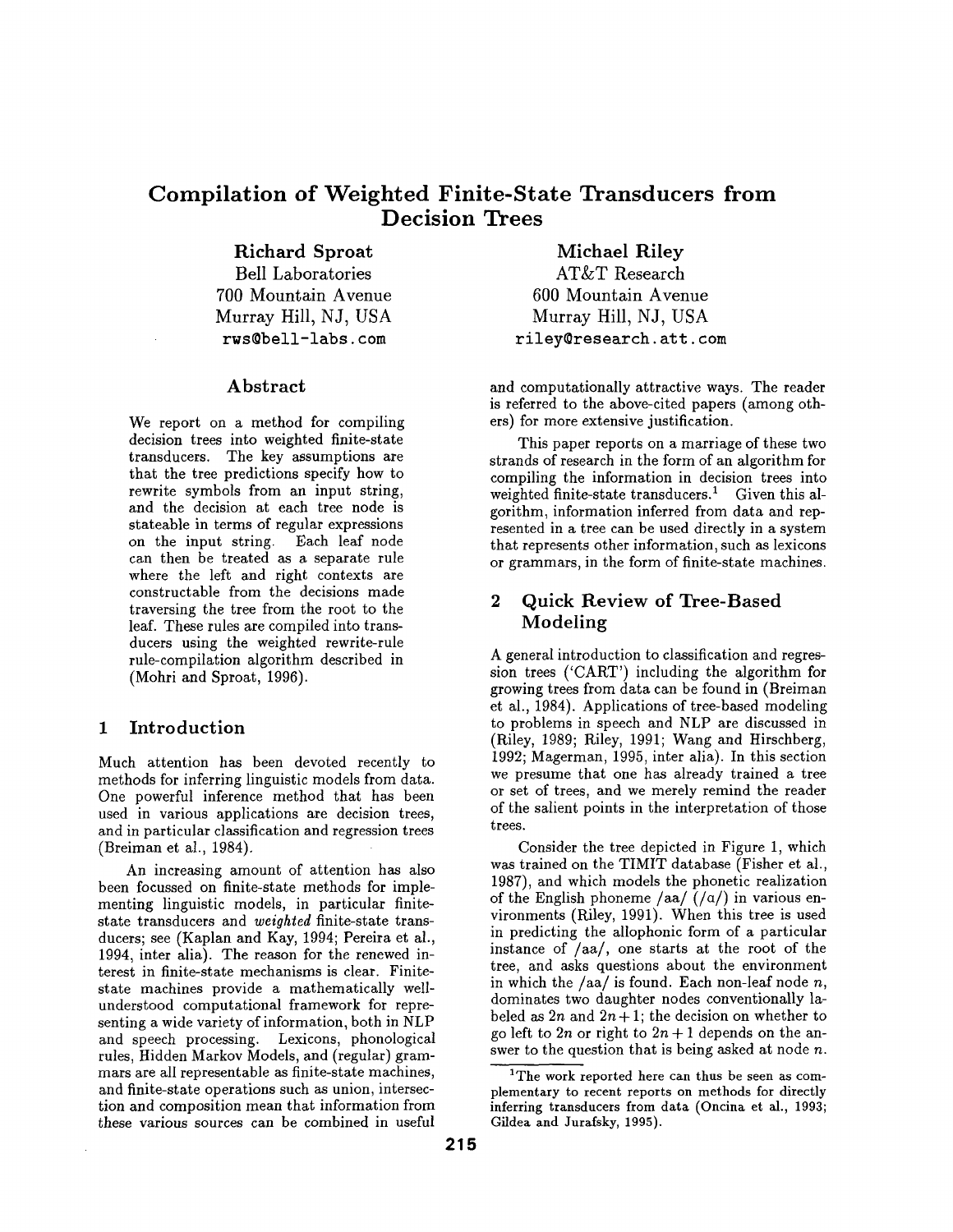A concrete example will serve to illustrate. Consider that we have/aa/in some environment. The first question that is asked concerns the number of segments, including the /aa/itself, that occur to the left of the  $/aa/$  in the word in which  $/aa/$  occurs. (See Table 1 for an explanation of the symbols used in Figure 1.) In this case, if the /aa/ is initial  $-$  i.e., *lseg* is 1, one goes left; if there is one or more segments to the left in the word, go right. Let us assume that this  $/aa/$  is initial in the word, in which case we go left. The next question concerns the consonantal 'place' of articulation of the segment to the right of  $/aa$ ; if it is alveolar go left; otherwise, if it is of some other quality, or if the segment to the right of/aa/is not a consonant, then go right. Let us assume that the segment to the right is  $\frac{z}{\sqrt{x}}$ , which is alveolar, so we go left. This lands us at terminal node 4. The tree in Figure 1 shows us that in the training data 119 out of 308 occurrences of/aa/in this environment were realized as [ao], or in other words that we can estimate the probability of/aa/being realized as [ao] in this environment as .385. The full set of realizations at this node with estimated non-zero probabilities is as follows (see Table 2 for a relevant set of ARPABET-IPA correspondences):

| phone  | probability | $-$ log prob. (weight) |
|--------|-------------|------------------------|
| ao     | 0.385       | 0.95                   |
| aa     | 0.289       | 1.24                   |
| $q+aa$ | 0.103       | 2.27                   |
| $q+ao$ | 0.096       | 2.34                   |
| ah     | 0.069       | 2.68                   |
| ax     | 0.058       | 2.84                   |

An important point to bear in mind is that a decision tree in general is a complete description, in the sense that for any new data point, there will be some leaf node that corresponds to it. So for the tree in Figure 1, each new novel instance of/aa/will be handled by (exactly) one leaf node in the tree, depending upon the environment in which the  $/aa/$  finds itself.

Another important point is that each decision tree considered here has the property that its predictions specify how to rewrite a symbol (in context) in an input string. In particular, they specify a two-level mapping from a set of input symbols (phonemes) to a set of output symbols (allophones).

# 3 Quick Review of Rule Compilation

Work on finite-state phonology (Johnson, 1972; Koskenniemi, 1983; Kaplan and Kay, 1994) has shown that systems of rewrite rules of the familiar form  $\phi \to \psi/\lambda$   $\rho$ , where  $\phi$ ,  $\psi$ ,  $\lambda$  and  $\rho$  are

regular expressions, can be represented computationally as finite-state transducers (FSTs): note that  $\phi$  represents the rule's input rule,  $\psi$  the output, and  $\lambda$  and  $\rho$ , respectively, the left and right contexts.

Kaplan and Kay (1994) have presented a concrete algorithm for compiling systems of such rules into FSTs. These methods can be extended slightly to include the compilation of *probabilistic* or *weighted* rules into weighted finitestate-transducers (WFSTs  $-$  see (Pereira et al., 1994)): Mohri and Sproat (1996) describe a rulecompilation algorithm which is more efficient than the Kaplan-Kay algorithm, and which has been extended to handle weighted rules. For present purposes it is sufficient to observe that given this extended algorithm, we can allow  $\psi$  in the expression  $\phi \rightarrow \psi/\lambda \rho$ , to represent a weighted regular expression. The compiled transducer corresponding to that rule will replace  $\phi$  with  $\psi$  with the appropriate weights in the context  $\lambda$   $\rho$ .

#### 4 The Tree Compilation Algorithm

The key requirements on the kind of decision trees that we can compile into WFSTs are (1) the predictions at the leaf nodes specify how to rewrite a particular symbol in an input string, and (2) the decisions at each node are stateable as regular expressions over the input string. Each leaf node represents a single rule. The regular expressions for each branch describe one aspect of the left context  $\lambda$ , right context  $\rho$ , or both. The left and right contexts for the rule consist of the inter*sections* of the partial descriptions of these contexts defined for each branch traversed between the root and leaf node. The input  $\phi$  is predefined for the entire tree, whereas the output  $\psi$  is defined as the union of the set of outputs, along with their weights, that are associated with the leaf node. The weighted rule belonging to the leaf node can then be compiled into a transducer using the weighted-rule-compilation algorithm referenced in the preceding section. The transducer for the entire tree can be derived by the *intersection*  of the entire set of transducers associated with the leaf nodes. Note that while regular relations are not generally closed under intersection, the subset of *same-length* (or more strictly speaking *lengthpreserving)* relations is closed; see below.

To see how this works, let us return to the example in Figure 1. To start with, we know that this tree models the phonetic realization of/aa/, so we can immediately set  $\phi$  to be *aa* for the whole tree. Next, consider again the traversal of the tree from the root node to leaf node 4. The first decision concerns the number of segments to the left of the /aa/ in the word, either none for the left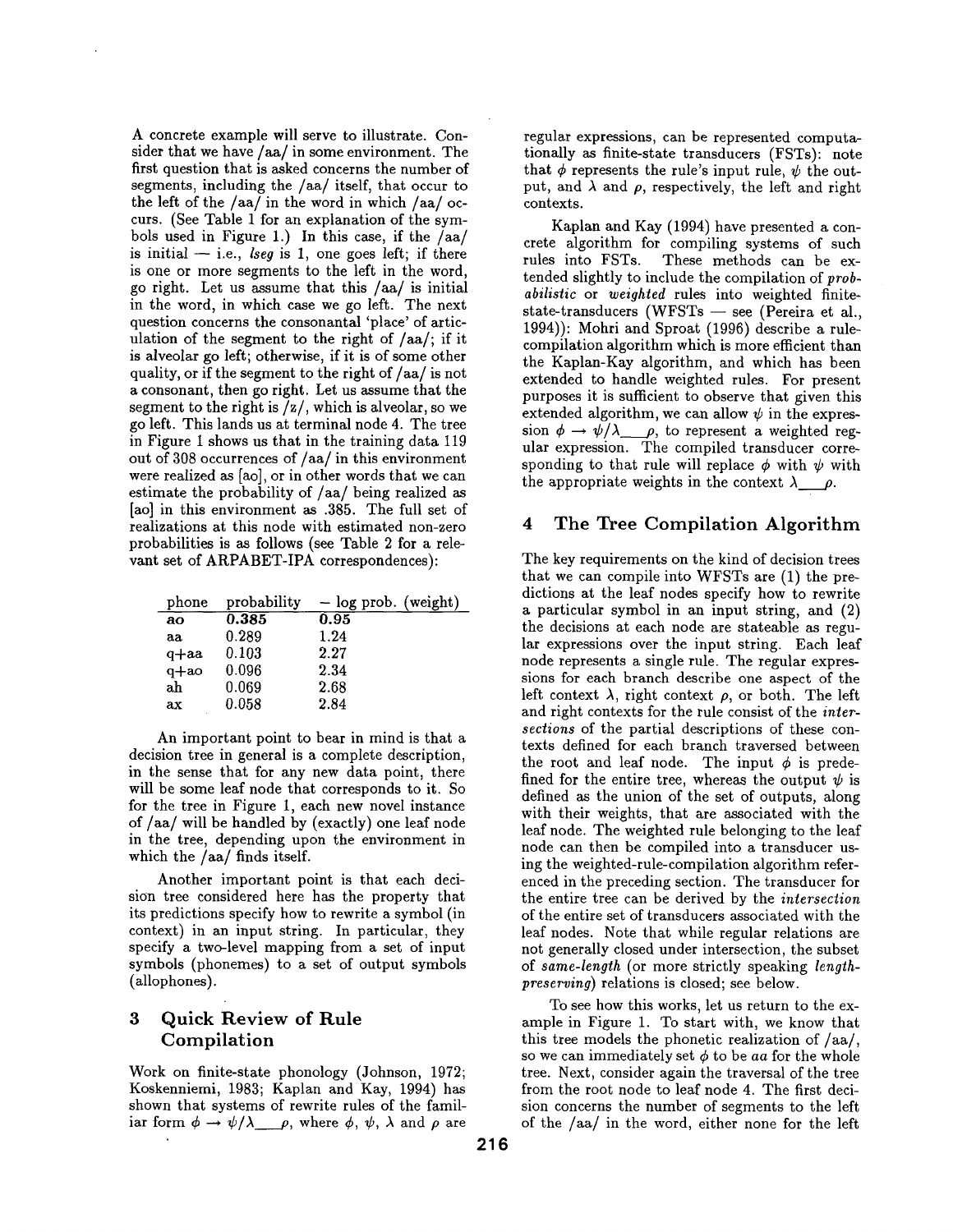

Figure 1: Tree modeling the phonetic realization of/aa/. All phones are given in ARPABET. Table 2 gives ARPABET-IPA conversions for symbols relevant to this example. See Table 1 for an explanation of other symbols

| cpn<br>$c_{\nu - n}$ | place of articulation of consonant $n$ segments to the right<br>place of articulation of consonant $n$ segments to the left<br>values: alveolar; bilabial; labiodental; dental; palatal; velar; pharyngeal;<br>$n/a$ if is a vowel, or there is no such segment                                                                     |  |  |  |  |
|----------------------|-------------------------------------------------------------------------------------------------------------------------------------------------------------------------------------------------------------------------------------------------------------------------------------------------------------------------------------|--|--|--|--|
| $v_{p}$<br>$vp$ -n   | place of articulation of vowel $n$ segments to the right<br>place of articulation of vowel $n$ segments to the left<br>values: central-mid-high; back-low; back-mid-low; back-high; front-low;<br>front-mid-low; front-mid-high; front-high; central-mid-low; back-mid-high<br>$n/a$ if is a consonant, or there is no such segment |  |  |  |  |
| lseg<br>rseq         | number of preceding segments including the segment of interest within the word<br>number of following segments including the segment of interest within the word<br>values: $1, 2, 3$ , many                                                                                                                                        |  |  |  |  |
| str                  | stress assigned to this vowel<br>values: primary, secondary, no (zero) stress<br>$n/a$ if there is no stress mark                                                                                                                                                                                                                   |  |  |  |  |

Table 1: Explanation of symbols in Figure 1.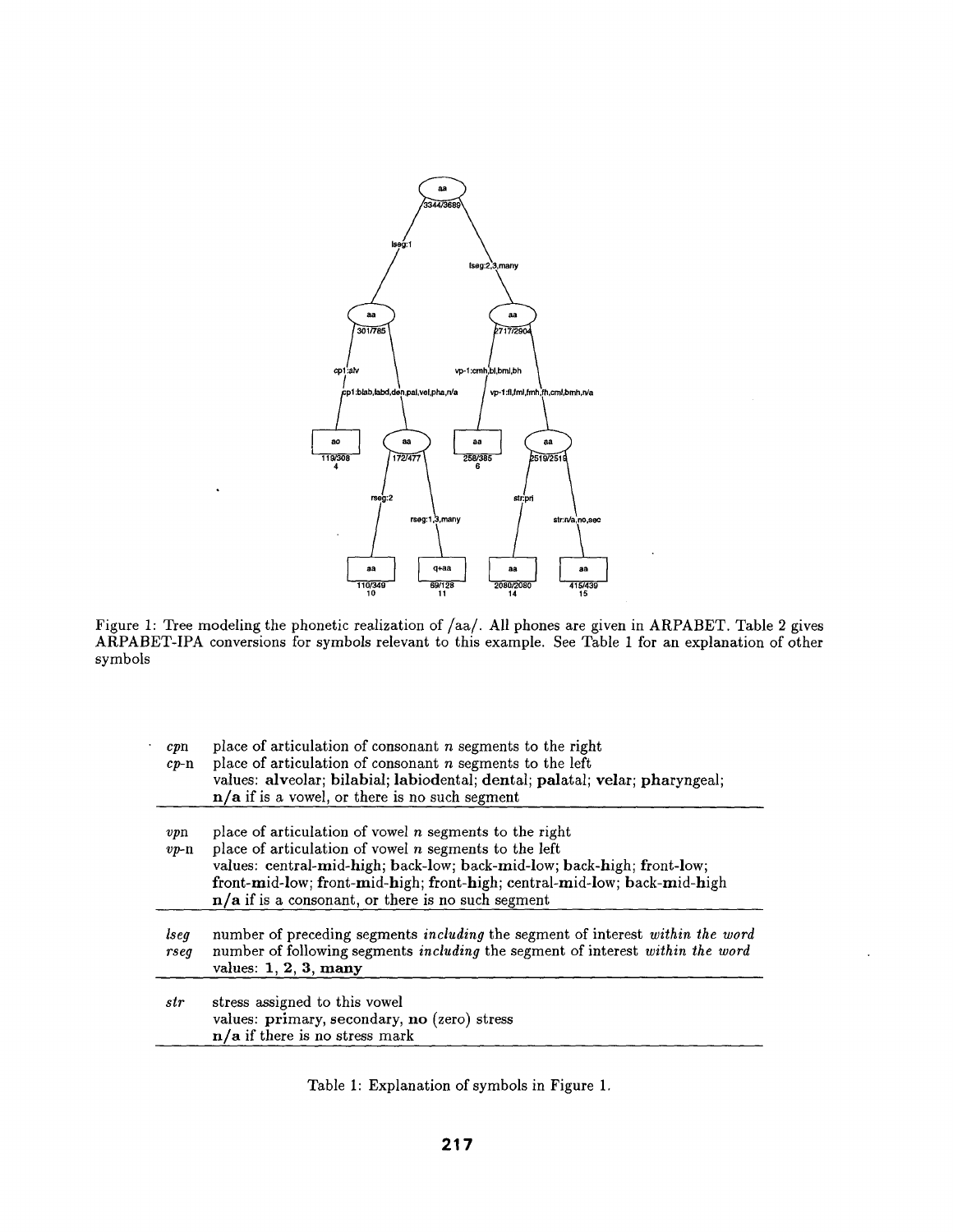| аа   | α  |
|------|----|
| ao   | C  |
| ax   | Э  |
| ah   | ٨  |
| q+aa | 2a |
| a+ao | ?ລ |

Table 2: ARPABET-IPA conversion for symbols relevant for Figure 1.

branch, or one or more for the right branch. Assuming that we have a symbol  $\alpha$  representing a single segment, the symbol  $#$  representing a word boundary, and allowing for the possibility of intervening optional stress marks  $-$  '  $-$  which do not count as segments, these two possibilities can be represented by the regular expressions for  $\lambda$  in (a) of Table  $3<sup>2</sup>$  At this node there is no decision based on the righthand context, so the righthand context is free. We can represent this by setting  $\rho$  at this node to be  $\Sigma^*$ , where  $\Sigma$  (conventionally) represents the entire alphabet: note that the alphabet is defined to be an alphabet of all  $\phi$ : $\psi$  correspondence pairs that were determined empirically to be possible.

The decision at the left daughter of the root node concerns whether or not the segment to the right is an alveolar. Assuming we have defined classes of segments *alv, blab,* and so forth (represented as unions of segments) we can represent the regular expression for  $\rho$  as in (b) of Table 3. In this case it is  $\lambda$  which is unrestricted, so we can set that at  $\Sigma^*$ .

We can derive the  $\lambda$  and  $\rho$  expressions for the rule at leaf node 4 by intersecting together the expressions for these contexts defined for each branch traversed on the way to the leaf. For leaf node 4,  $\lambda = #Opt() \cap \Sigma^* = #Opt(),$  and  $\rho = \Sigma^* \cap Opt(')(alv) = Opt(')(alv).$ <sup>3</sup> The rule input  $\phi$  has already been given as  $aa$ . The output  $\psi$  is defined as the union of all of the possible expressions -- at the leaf node in question -- that *aa*  could become, with their associated weights (negative log probabilities), which we represent here as subscripted floating-point numbers:

$$
\psi = a o_{0.95} \cup a a_{1.24} \cup q + a a_{2.27} \cup q + a o_{2.34} \cup a h_{2.68} \cup a x_{2.84}
$$

Thus the entire weighted rule can be written as

follows:

$$
aa \rightarrow (a_{0.95} \cup aa_{1.24} \cup q + aa_{2.27} \cup q + ao_{2.34} \cup ah_{2.68} \cup
$$
  

$$
ax_{2.84})/\#Opt'(\_\_Opt'')(alv)
$$

By a similar construction, the rule at node 6, for example, would be represented as:

$$
aa \rightarrow (aa_{0.40} \cup ao_{1.11}) / \left( \#(Opt(')\alpha)^+ Opt(')\right) \cap (\Sigma^*((cmh) \cup (bl) \cup (bml)) \cup (bh))) \_ \Sigma^*
$$

Each node thus represents a rule which states that a mapping occurs between the input symbol  $\phi$  and the weighted expression  $\psi$  in the condition described by  $\lambda \rho$ . Now, in cases where  $\phi$  finds itself in a context that is *not* subsumed by  $\lambda_{\text{max}} \rho$ , the rule behaves exactly as a two-level *surface coercion rule* (Koskenniemi, 1983): it freely allows  $\phi$  to correspond to any  $\psi$  as specified by the alphabet of pairs. These  $\phi$ : $\psi$  correspondences are, however, constrained by *other* rules derived from the tree, as we shall see directly.

The interpretation of the full tree is that it represents the conjunction of all such mappings: for rules 1, 2 ...n,  $\phi$  corresponds to  $\psi_1$  given condition  $\lambda_1 \equiv \rho_1$  and  $\phi$  corresponds to  $\psi_2$  given condition  $\lambda_2 \equiv \rho_2 \ldots$  and  $\phi$  corresponds to  $\psi_n$ given condition  $\lambda_n = \rho_n$ . But this conjunction is simply the *intersection* of the entire set of transducers defined for the leaves of the tree. Observe now that the  $\phi:\psi$  correspondences that were left free by the rule of one leaf node, are constrained by intersection with the other leaf nodes: since, as noted above, the tree is a complete description, it follows that for any leaf node  $i$ , and for any context  $\lambda_{\text{max}}$  *not* subsumed by  $\lambda_i = \rho_i$ , there is some leaf node j such that  $\lambda_j \equiv \rho_j$  subsumes  $\lambda \equiv \rho$ . Thus, the transducers compiled for the rules at nodes 4 and 6, are intersected together, along with the rules for all the other leaf nodes. Now, as noted above, and as discussed by Kaplan and Kay  $(1994)$  regular relations  $-$  the algebraic counterpart of FSTs -- are not in general closed under intersection; however, the subset of *same-length*  regular relations *is* closed under intersection, since they can be thought of as finite-state *acceptors* ex-

<sup>2</sup>As far as possible, we use the notation of Kaplan and Kay (1994).

<sup>&</sup>lt;sup>3</sup>Strictly speaking, since the  $\lambda$ s and  $\rho$ s at each branch may define expressions of different lengths, it is necessary to left-pad each  $\lambda$  with  $\Sigma^*$ , and right-pad each  $\rho$  with  $\Sigma^*$ . We gloss over this point here in order to make the regular expressions somewhat simpler to understand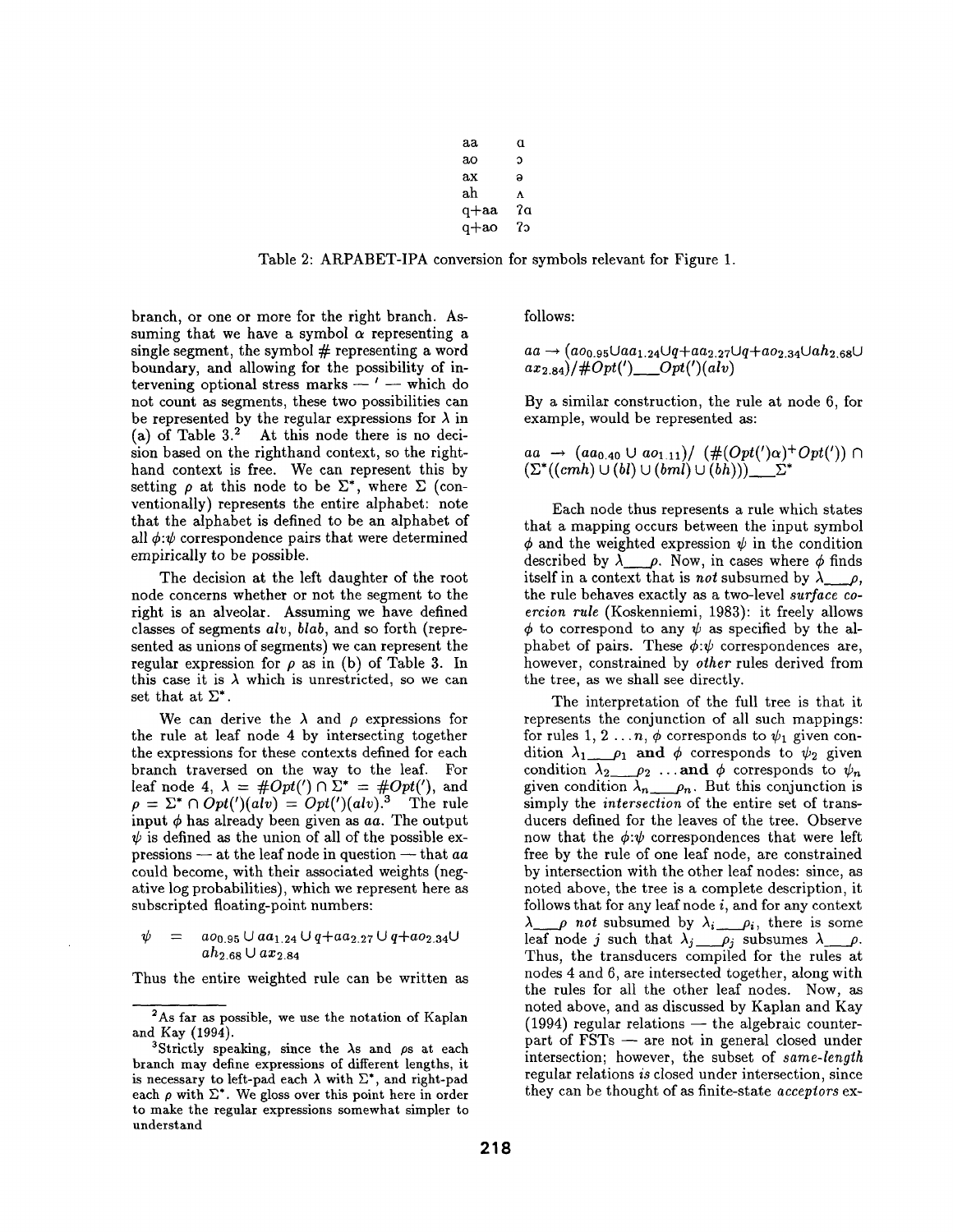| (a) | left branch $\lambda =$ |           |                       | $\#Opt(')$                                                                                                                                          |
|-----|-------------------------|-----------|-----------------------|-----------------------------------------------------------------------------------------------------------------------------------------------------|
|     |                         | D         | $=$                   | $\Sigma^*$                                                                                                                                          |
|     |                         |           |                       | right branch $\lambda = (\#Opt(')\alpha Opt()) \cup (\#Opt(')\alpha Opt(')\alpha Opt())$<br>$(\#Opt(')\alpha Opt(')\alpha Opt(')(\alpha Opt('))^+)$ |
|     |                         |           | $=$                   | $(Opt(')\alpha)^+ Opt(')$                                                                                                                           |
|     |                         |           |                       | $\Sigma^*$                                                                                                                                          |
|     |                         |           |                       |                                                                                                                                                     |
| (b) | left branch             | $\lambda$ | $=$ $\Sigma^*$<br>$=$ | Opt(')(alv)                                                                                                                                         |
|     |                         |           |                       |                                                                                                                                                     |
|     | right branch            | $\lambda$ |                       | $\Sigma^*$                                                                                                                                          |
|     |                         | $\rho$    | $=$                   | $(Opt(')(blab)) \cup (Opt(')(labd)) \cup (Opt(')(den)) \cup (Opt(')(pal)) \cup (Opt(')(pha)) \cup (Opt(')(n/a))$                                    |

Table 3: Regular-expression interpretation of the decisions involved in going from the root node to leaf node 4 in the tree in Figure 1. Note that, as per convention, superscript ' $+$ <sup>'</sup> denotes one or more instances of an expression.

pressed over *pairs* of symbols. 4 This point can be extended somewhat to include relations that involve *bounded* deletions or insertions: this is precisely the interpretation necessary for systems of two-level rules (Koskenniemi, 1983), where a single transducer expressing the entire system may be constructed via intersection of the transducers expressing the individual rules (Kaplan and Kay, 1994, pages 367-376). Indeed, our decision tree represents neither more nor less than a set of *weighted* two-level rules. Each of the symbols in the expressions for  $\lambda$  and  $\rho$  actually represent (sets of) pairs of symbols: thus *alp,* for example, represents all lexical alveolars paired with all of their possible surface realizations. And just as each tree represents a system of weighted two-level rules, so a set of trees  $-$  e.g., where each tree deals with the realization of a particular phone  $-$  represents a system of weighted two-level rules, where each two-level rule is compiled from each of the individual trees.

We can summarize this discussion more formally as follows. We presume a function *Compile*  which given a rule returns the WFST computing that rule. The WFST for a single leaf  $L$  is thus defined as follows, where  $\phi_T$  is the input symbol for the entire tree,  $\psi_L$  is the output expression defined at  $L$ ,  $P_L$  represents the path traversed from the root node to  $L$ ,  $p$  is an individual branch on

that path, and  $\lambda_p$  and  $\rho_p$  are the expressions for  $\lambda$  and  $\rho$  defined at p:

$$
Rule_L = Complete(\phi_T \rightarrow \psi_L / \bigcap_{p \in P_L} \lambda_{p} \longrightarrow \bigcap_{p \in P_L} \rho_p)
$$

The transducer for an entire tree  $T$  is defined as:

$$
Rule_T = \bigcap_{L \in T} Rule_L
$$

Finally, the transducer for a forest  $F$  of trees is just:

$$
Rule_F = \bigcap_{T \in F} Rule_T
$$

## **5 Empirical Verification of the Method.**

The algorithm just described has been empirically verified on the Resource Management (RM) continuous speech recognition task (Price et al., 1988). Following somewhat the discussion in (Pereira et al., 1994; Pereira and Riley, 1996), we can represent the speech recognition task as the problem of finding the best path in the composition of a grammar (language model)  $G$ , the transitive-closure of a dictionary  $D$  mapping between words and their *phonemic* representation, a model of phone realization  $\Phi$ , and a weighted lattice representing the acoustic observations A.

<sup>4</sup>One can thus define intersection for transducers analogously with intersection for acceptors. Given two machines  $G_1$  and  $G_2$ , with transition functions  $\delta_1$  and  $\delta_2$ , one can define the transition function of  $G$ ,  $\delta$ , as follows: for an input-output pair  $(i, o)$ ,  $\delta((q_1, q_2), (i, o)) = (q'_1, q'_2)$  if and only if  $\delta_1(q_1, (i, o)) =$  $q'_1$  and  $\delta_2(q_2, (i, o)) = q'_2$ .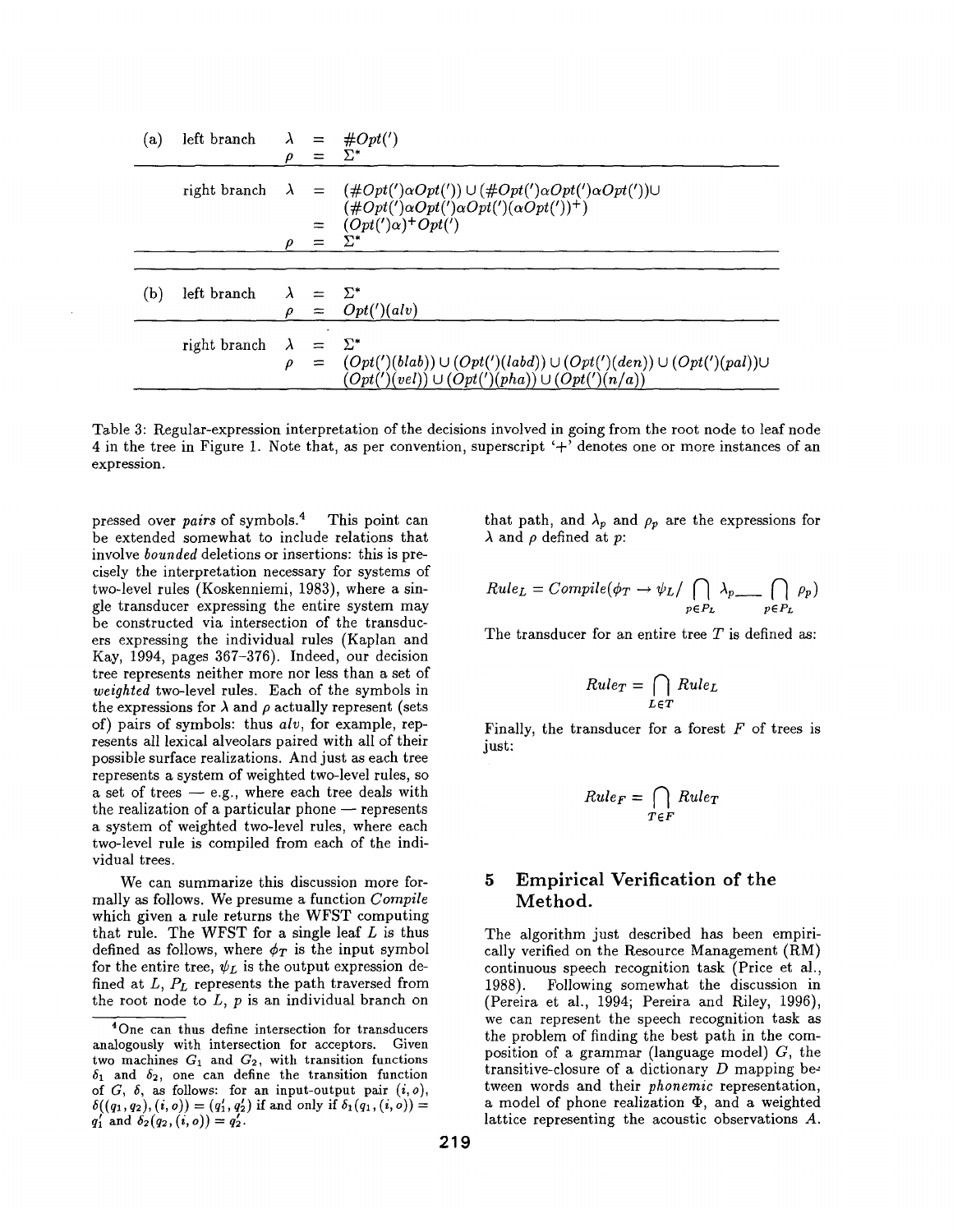Thus:

$$
BestPath(G \circ D^* \circ \Phi \circ A) \tag{1}
$$

The transducer  $\Phi = \int_{T \in F} R u l e_T$  can be constructed out of the forest  $F$  of 40 trees, one for each phoneme, trained on the TIMIT database. The size of the trees range from 1 to 23 leaf nodes, with a total of 291 leaves for the entire forest.

The model was tested on 300 sentences from the RM task containing 2560 word tokens, and approximately 10,500 phonemes. A version of the model of recognition given in expression (1), where  $\Phi$  is a transducer computed from the trees, was compared with a version where the trees were used directly following a method described in (Ljolje and Riley, 1992). The phonetic realizations and their weights were identical for both methods, thus verifying the correctness of the compilation algorithm described here.

The sizes of the compiled transducers can be quite large; in fact they were sufficiently large that instead of constructing  $\Phi$  beforehand, we intersected the 40 individual transducers with the lattice  $D^*$  at runtime. Table 4 gives sizes for the entire set of phone trees: tree sizes are listed in terms of number of rules (terminal nodes) and raw size in bytes; transducer sizes are listed in terms of number of states and arcs. Note that the entire alphabet comprises 215 symbol pairs. Also given in Table 4 are the compilation times for the individual trees on a Silicon Graphics R4400 machine running at 150 MHz with 1024 Mbytes of memory. The times are somewhat slow for the larger trees, but still acceptable for off-line compilation.

While the sizes of the resulting transducers seem at first glance to be unfavorable, it is important to bear in mind that size is not the only consideration in deciding upon a particular representation. WFSTs possess several nice properties that are not shared by trees, or handwritten rulesets for that matter. In particular, once compiled into a WFST, a tree can be used in the same way as a WFST derived from any other source, such as a lexicon or a language model; a compiled WFST can be used directly in a speech recognition model such as that of (Pereira and Riley, 1996) or in a speech synthesis text-analysis model such as that of (Sproat, 1996). Use of a tree directly requires a special-purpose interpreter, which is much less flexible.

It should also be borne in mind that the size explosion evident in Table 4 also characterizes rules that are compiled from hand-built rewrite rules (Kaplan and Kay, 1994; Mohri and Sproat, 1996). For example, the text-analysis ruleset for

the Bell Labs German text-to-speech (TTS) system (see (Sproat, 1996; Mohri and Sproat, 1996)) contains sets of rules for the pronunciation of various orthographic symbols. The ruleset for  $\langle a \rangle$ , for example, contains 25 ordered rewrite rules. Over an alphabet of 194 symbols, this compiles, using the algorithm of (Mohri and Sproat, 1996), into a transducer containing 213,408 arcs and 1,927 states. This is 72% as many arcs and 48% as many states as the transducer for/ah/in Table 4. The size explosion is not quite as great here, but the resulting transducer is still large compared to the original rule file, which only requires 1428 bytes of storage. Again, the advantages of representing the rules as a transducer outweigh the problems of size. 5

#### 6 Future Applications

We have presented a practical algorithm for converting decision trees inferred from data into weighted finite-state transducers that directly implement the models implicit in the trees, and we have empirically verified that the algorithm is correct.

Several interesting areas of application come to mind. In addition to speech recognition, where we hope to apply the phonetic realization models described above to the much larger North American Business task (Paul and Baker, 1992), there are also applications to TTS where, for example, the decision trees for prosodic phrase-boundary prediction discussed in (Wang and Hirschberg, 1992) can be compiled into transducers and used directly in the WFST-based model of text analysis used in the multi-lingual version of the Bell Laboratories TTS system, described in (Sproat, 1995; Sproat, 1996).

#### 7 Acknowledgments

The authors wish to thank Fernando Pereira, Mehryar Mohri and two anonymous referees for useful comments.

## References

Leo Breiman, Jerome H. Friedman, Richard A. Olshen, and Charles J. Stone. 1984. *Clas-*

 ${}^{5}$ Having said this, we note that obviously one would like to decrease the size of the resulting transducers if that is possible. We are currently investigating ways to avoid precompiling the transducers beforehand, but rather to construct 'on the fly', only those portions of the transducers that are necessary for a particular intersection.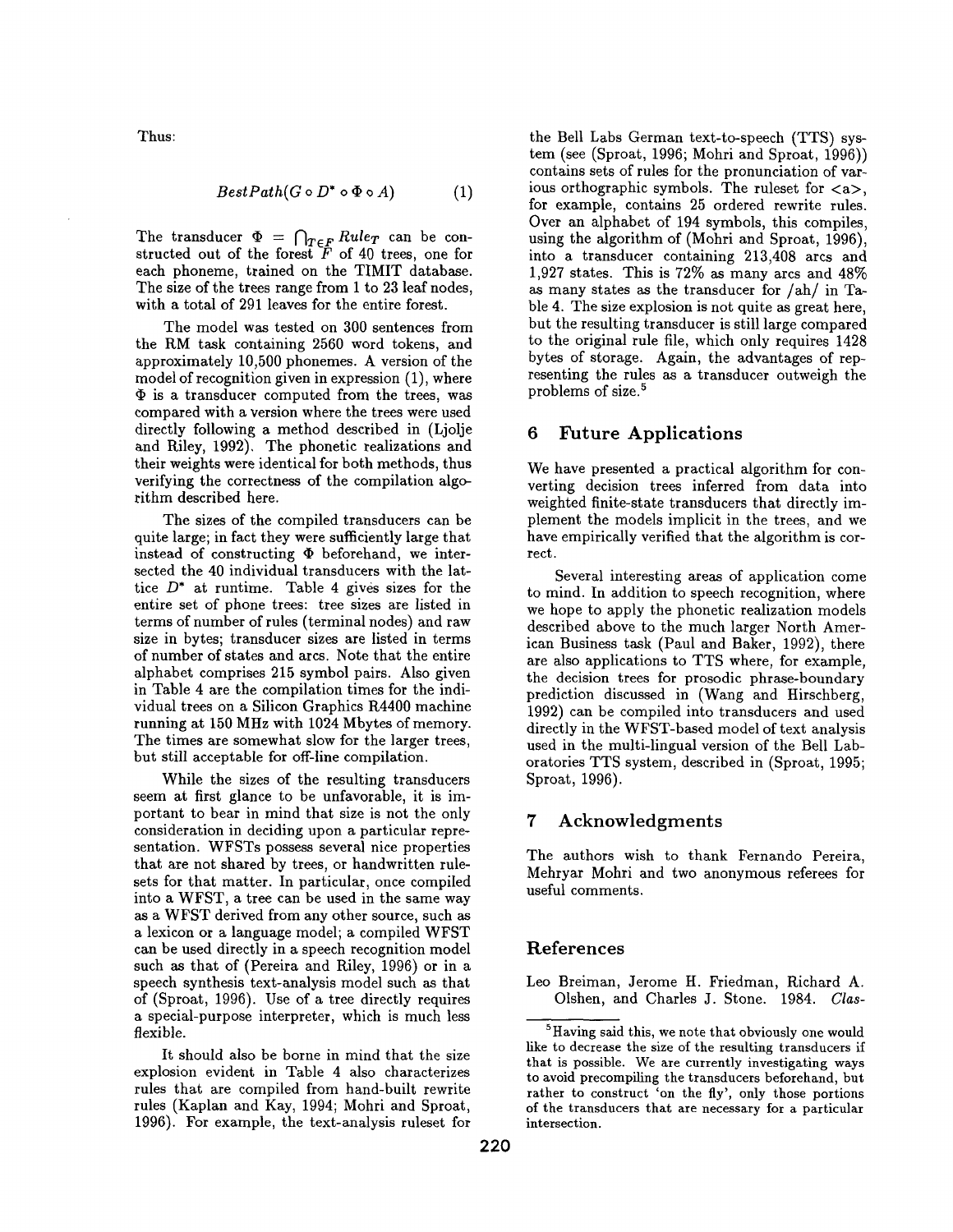| ARPABET phone | $#$ nodes               | size of tree (bytes) | $#$ arcs  | $#$ states       | time (sec)              |
|---------------|-------------------------|----------------------|-----------|------------------|-------------------------|
| zh            | 1                       | 47                   | 215       | 1                | 0.3                     |
| jh            | $\overline{2}$          | 146                  | 675       | $\boldsymbol{6}$ | 0.8                     |
| aw            | $\overline{2}$          | 149                  | 1,720     | 8                | $\mathbf{1}$            |
| $\mathbf f$   | $\overline{2}$          | 119                  | 669       | $6\phantom{.}6$  | 0.9                     |
| ng            | $\overline{2}$          | 150                  | 645       | 3                | 0.8                     |
| oy            | $\overline{2}$          | 159                  | 1,720     | 8                | $\mathbf{1}$            |
| uh            | $\overline{2}$          | 126                  | 645       | 3                | 0.9                     |
| p             | 3                       | 252                  | 6,426     | 90               | 4                       |
| ay            | $\overline{\mathbf{3}}$ | 228                  | 4,467     | 38               | $\boldsymbol{2}$        |
| m             | 3                       | 257                  | 2,711     | 27               | $\mathbf{1}$            |
| ow            | 3                       | 236                  | 3,010     | 14               | 3                       |
| sh            | 3                       | 230                  | 694       | 8                | $\mathbf{1}$            |
| V             | 3                       | 230                  | 685       | 8                | $\mathbf{1}$            |
| $\mathbf b$   | $\overline{\mathbf{4}}$ | 354                  | 3,978     | 33               | $\bf{2}$                |
| ch            | $\boldsymbol{4}$        | 353                  | 3,010     | 25               | $\overline{\mathbf{4}}$ |
| th            | $\overline{\mathbf{4}}$ | 373                  | 1,351     | 11               | $\boldsymbol{2}$        |
| dh            | $\mathbf{5}$            | 496                  | 1,290     | $\boldsymbol{6}$ | $\bf{3}$                |
| ey            | $\bf 5$                 | 480                  | 11,510    | 96               | 27                      |
| g             | $\boldsymbol{6}$        | 427                  | 372,339   | 3,000            | 21                      |
| $\mathbf k$   | $\boldsymbol{6}$        | 500                  | 6,013     | 85               | 9                       |
| aa            | $\boldsymbol{6}$        | 693                  | 18,441    | 106              | 15                      |
| ah            | $\overline{7}$          | 855                  | 40,135    | 273              | 110                     |
| y             | $\overline{7}$          | 712                  | 9,245     | 43               | 12                      |
| ao            | 8                       | 1,099                | 85,439    | 841              | 21                      |
| eh            | 8                       | 960                  | 16,731    | 167              | 13                      |
| er            | 8                       | 894                  | 101,765   | 821              | 31                      |
| w             | 8                       | 680                  | 118,154   | 1,147            | 51                      |
| hh            | 9                       | 968                  | 17,459    | 160              | 10                      |
| 1             | 9                       | 947                  | 320,266   | 3,152            | 31                      |
| uw            | $\boldsymbol{9}$        | 1,318                | 44,868    | 552              | 28                      |
| z             | 9                       | 1,045                | 1,987     | 33               | $\bf 5$                 |
| s             | 10                      | 1,060                | 175,901   | 2,032            | 25                      |
| ae            | 11                      | 1,598                | 582,445   | 4,152            | 231                     |
| iy            | 11                      | 1,196                | 695,255   | 9,625            | 103                     |
| d             | 12                      | 1,414                | 36,067    | 389              | 38                      |
| $\mathbf n$   | 16                      | 1,899                | 518,066   | 3,827            | 256                     |
| r             | 16                      | 1,901                | 131,903   | 680              | 69                      |
| ih            | 17                      | 2,748                | 108,970   | 669              | 71                      |
| t             | 22                      | 2,990                | 1,542,612 | 8,382            | 628                     |
| аx            | 23                      | 4,281                | 295,954   | 3,966            | 77                      |

 $\Delta \sim 10^4$ 

 $\sim 10^{11}$ 

 $\sim$ 

Table 4: Sizes of transducers corresponding to each of the individual phone trees.